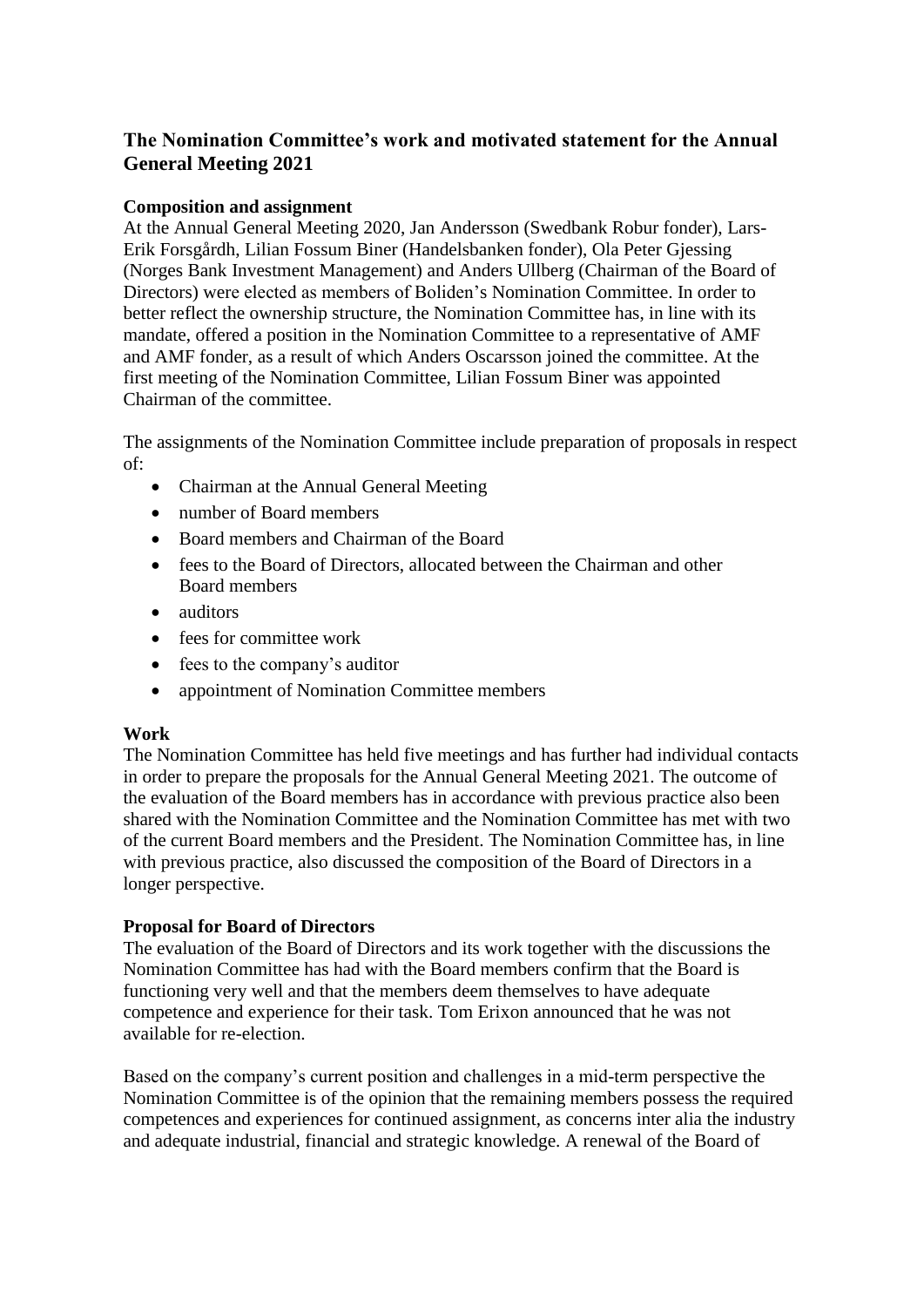Directors has occurred successively during the last couple of years.

During the past year, the Board has consisted of seven members elected by the Annual General Meeting. In order to facilitate the expected succession, the Nomination Committee agreed to propose an increase in the size of the Board to eight members elected by the Annual General Meeting. The Nomination Committee agreed to look for two candidates with primarily industrial backgrounds. After identifying possible candidates, the Nomination Committee agreed to propose Per Lindberg and Karl-Henrik Sundström as new members of the Board. Per Lindberg has previously been the CEO of BillerudKorsnäs and of Epiroc. Karl-Henrik Sundström has previously been the CFO of Ericsson and the CEO of Stora Enso. Furthermore, the Nomination Committee proposes re-election of Helene Biström, Michael G:son Löw, Perttu Louhiluoto, Elisabeth Nilsson, Pia Rudengren and Anders Ullberg, who is also proposed as Chairman of the Board of Directors.

The Committee has during its work discussed the recommendations of diversity and gender balance on the Board of Directors as part of the Swedish Code of Corporate Governance. The Nomination Committee has chosen to apply rule 4.1 of the Swedish Code of Corporate Governance as diversity policy.

This entails that the Board of Directors shall have a composition appropriate for the company's operations, phase of development and other relevant circumstances and that Board members elected by the General Meeting are collectively to exhibit diversity and breadth of qualifications with respect to their experience and background. A good gender balance on the Board should be strived for. The proposed Board of Directors consists of three women and five men, which corresponds to a female representation of 38%. The Nomination Committee therefore considers that an appropriate gender balance has been achieved and that the Board of Directors also in other respects has an appropriate and adequate composition.

#### **Independence of proposed members**

The Nomination Committee has considered the independence of the proposed members and has found that all members are independent of the company and its management and of larger shareholders.

#### **Remuneration**

The Nomination Committee has compared the Board fees of Boliden to other publicly traded companies of comparable size and complexity and has noted that Boliden's fees are still relatively low. The Nomination Committee therefore proposes that the fee for the Chairman of the Board of Directors is increased by SEK 80,000 to SEK 1,830,000 and that the fees for Board members who are not employed by the company are increased by SEK 30,000 to SEK 610,000. The Nomination Committee has been informed that the Board intends to appoint a deputy Chairman. In such event, the fee for the deputy Chairman is proposed to be SEK 915,000.

The Nomination Committee further proposes that the fees for the members of the Audit Committee are increased by SEK 25,000, to SEK 250,000 for the Chairman and to SEK 150,000 for the other members. The fees for the members of the Remuneration Committee